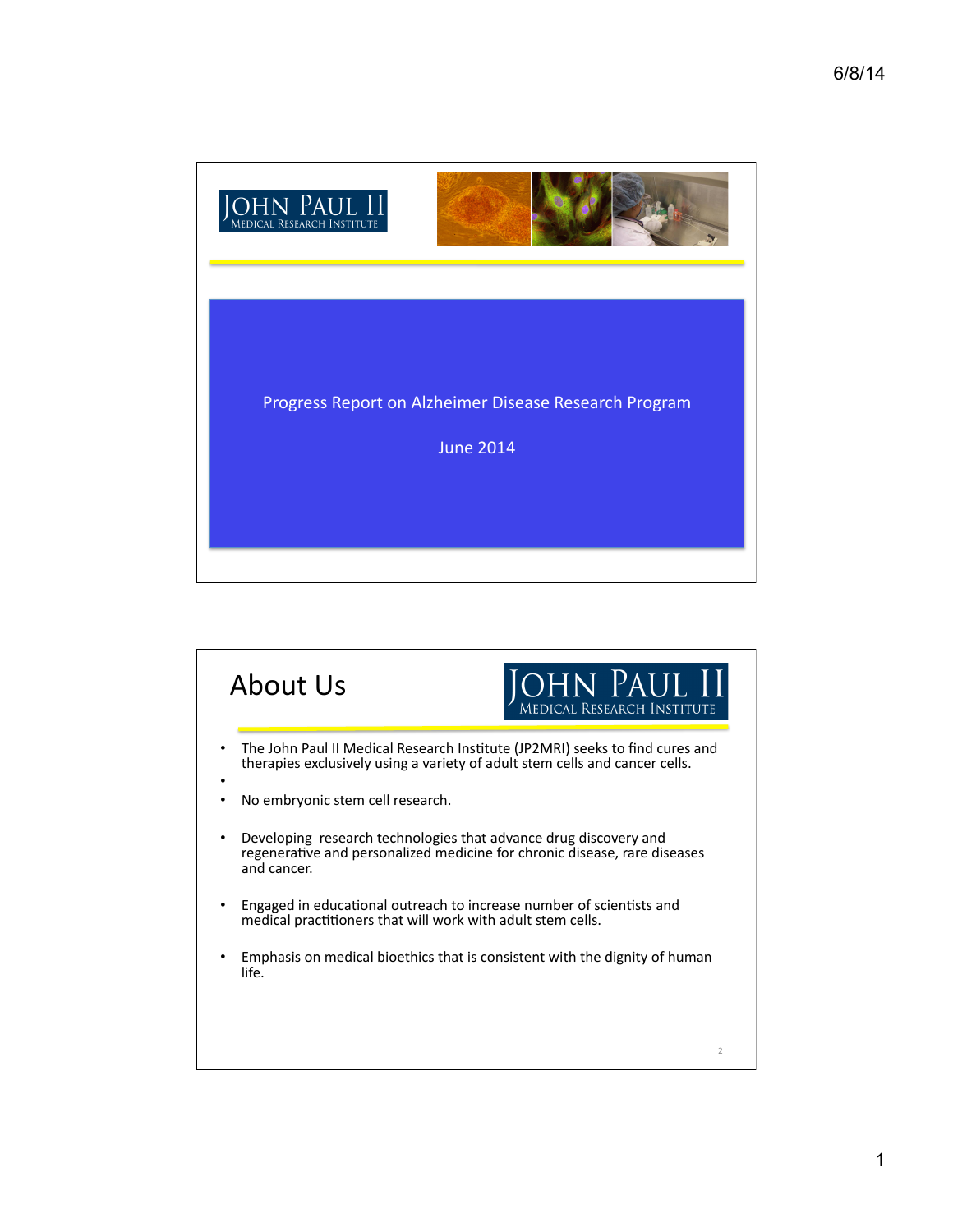|                | Institute Overview                                                                                                                                                                                                     | JOHN PAUL II<br>Medical Research Institute                                                                                         |
|----------------|------------------------------------------------------------------------------------------------------------------------------------------------------------------------------------------------------------------------|------------------------------------------------------------------------------------------------------------------------------------|
| $\cdot$ Focus: | Reduce the bottlenecks and streamline drug<br>development for therapeutic areas underdeveloped and<br>underperformed by pharmaceutical industry (e.g. neurological<br>and pulmonary disease, rare disease and cancer). |                                                                                                                                    |
| •Technology:   | drug development.                                                                                                                                                                                                      | Create novel stem cells that can be used as a cell therapy or<br>as a tool for screening drugs that may be efficacious for further |
|                |                                                                                                                                                                                                                        |                                                                                                                                    |
|                |                                                                                                                                                                                                                        |                                                                                                                                    |

|                      |                                                                        | Drug Development Costs and Disincentives For                                                                                                          |  |  |
|----------------------|------------------------------------------------------------------------|-------------------------------------------------------------------------------------------------------------------------------------------------------|--|--|
| <b>Finding Cures</b> |                                                                        |                                                                                                                                                       |  |  |
|                      | 1970 - 140 million                                                     | 7 years to approval                                                                                                                                   |  |  |
|                      | 1980 - 320 million                                                     |                                                                                                                                                       |  |  |
|                      | 1990 - 800 million                                                     |                                                                                                                                                       |  |  |
|                      | $2000 - 1.2$ billion                                                   | 12.5 years to approval                                                                                                                                |  |  |
|                      | 20 year patent life of a drug.                                         |                                                                                                                                                       |  |  |
|                      | Drug development failure rate for neurological diseases is 90 percent. |                                                                                                                                                       |  |  |
|                      |                                                                        | Number of annual FDA approved drugs declined since 1970.                                                                                              |  |  |
| $\bullet$            | patent protection period.                                              | Increasingly more difficult for pharmaceutical companies to achieve ROI within the                                                                    |  |  |
|                      |                                                                        | Conclusion - costs are not sustainable and drug makers are risk averse to cure<br>disease – more profitable to control disease or alleviate symptoms. |  |  |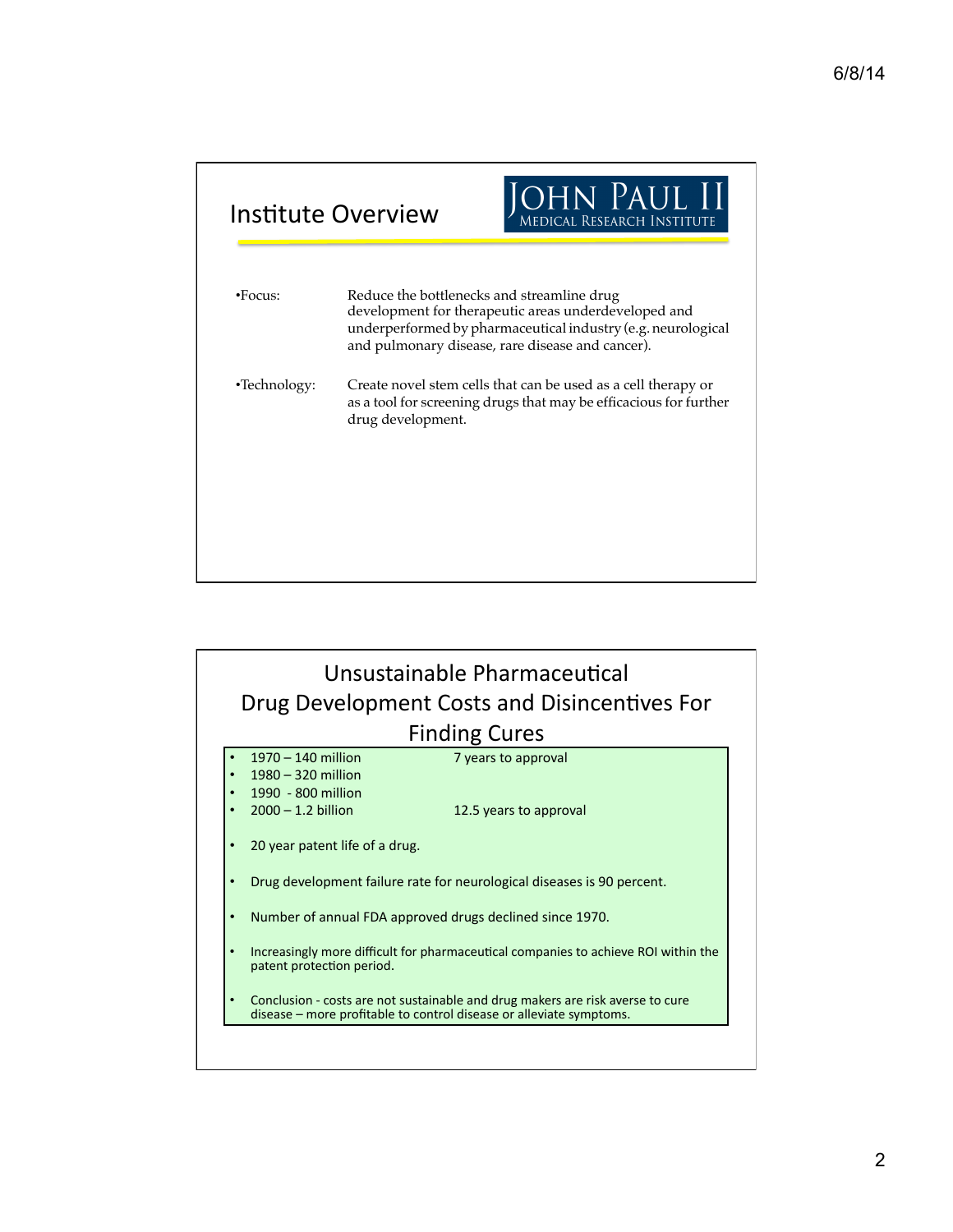

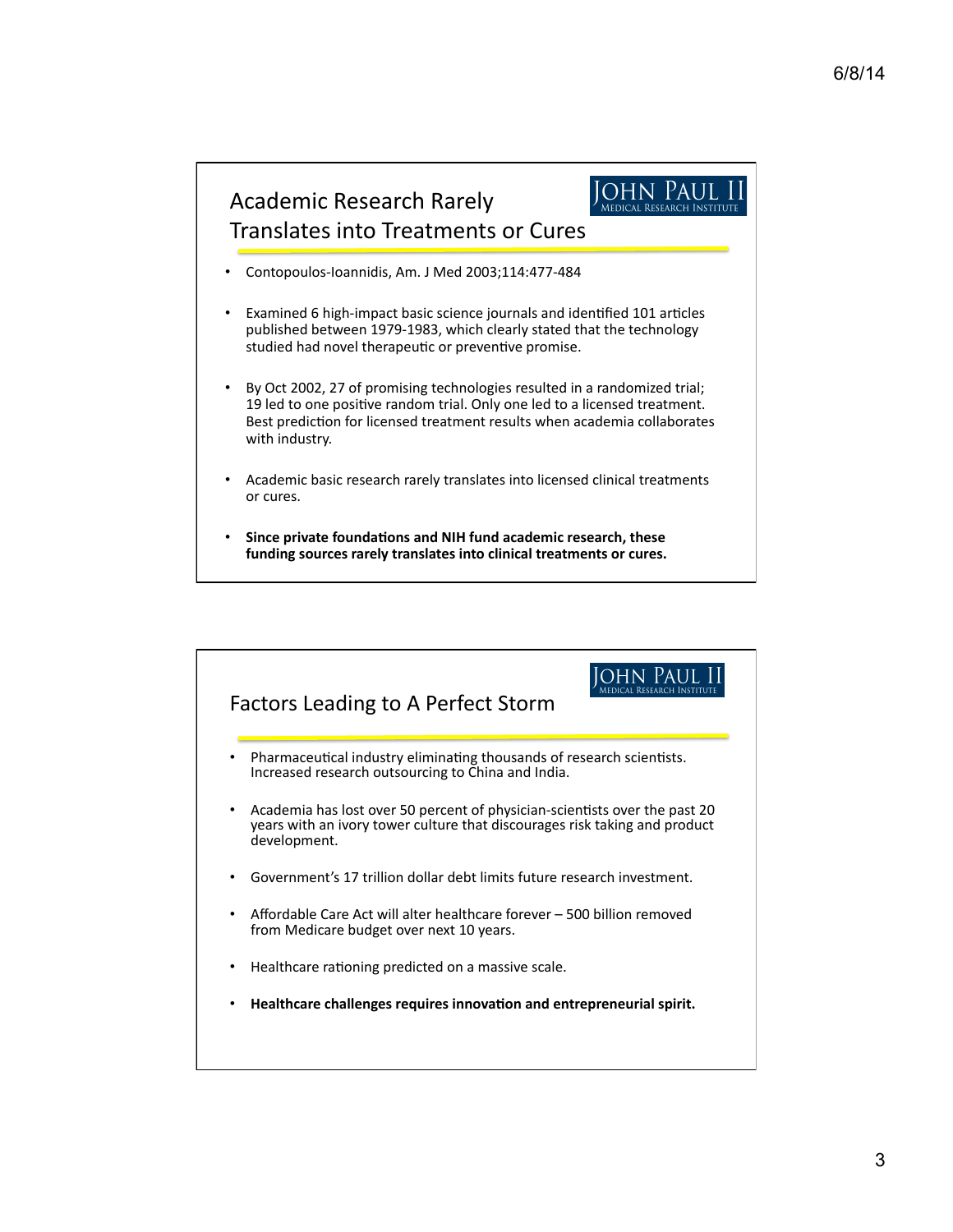

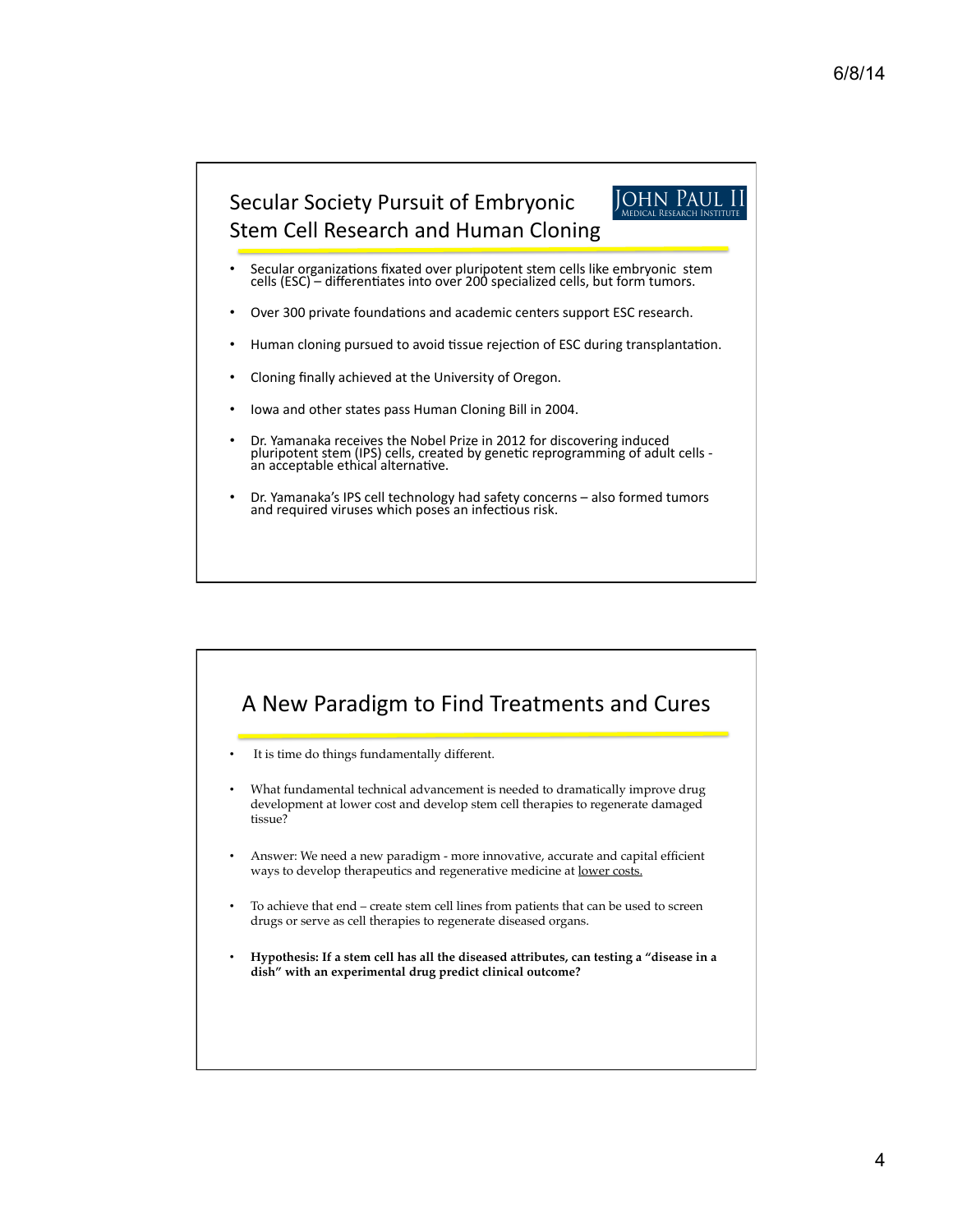

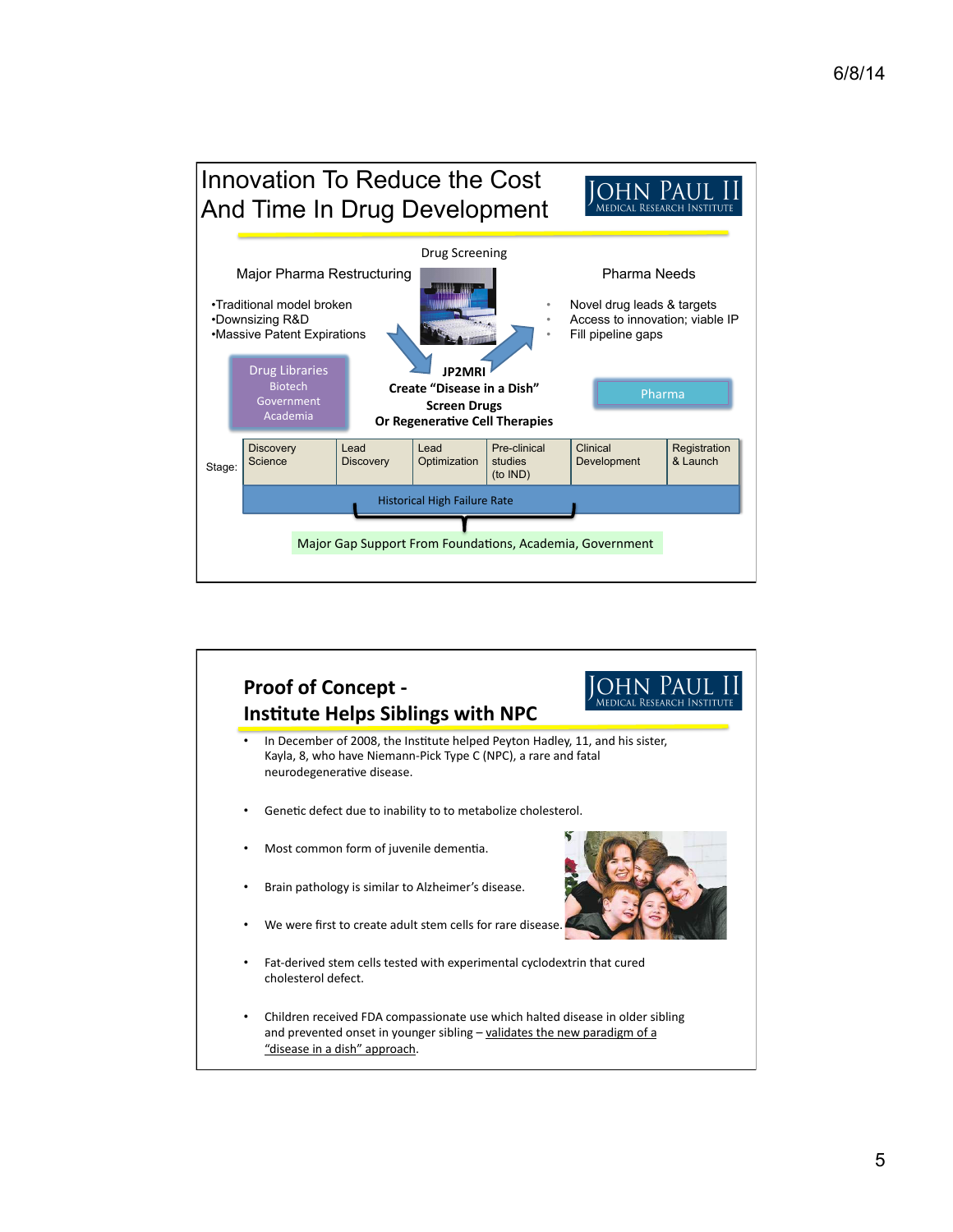## Limitations Of Prior Research

- Fat-derived stem cells do not transform well into neurological cells and other specialized organs.
- Cyclodextrin is too big to cross the blood-brain barrier need smaller molecules.
- Need a pluripotent stem cell because it is better in transforming into neurological cells and other specialized cells.
- Need IPS cell technology to treat Alzheimer's disease.
- Need IPS cell technology that is safer than current art free of virus and free of neoplastic (tumorous) side effects.
- **Focus of recent Alzheimer's research.**

## Research Funding Devoted In 2013

• JP2MRI raised \$172,000 in 2013 and 55 percent devoted towards research. Dr. Moy received ~1,000 dollars in compensation and devoted 40 hours a week towards research.

- ! Private funds from donors including the Knights of Columbus.
- CET contributed \$132,000 toward research project.
- Dr. Moy contributed \$60,000 of in-kind support from medical practice.
- Comparison with the Alzheimer's Association from 2012:
	- Raised 119 million.
	- ! CEO paid 2.7 million in compensation.
	- ! Officers paid between \$183,000 \$672,000.
	- 14 % of budget devoted towards research.
	- Very difficult to evaluate metrics whether funding led to a pipeline of drugs.
	- ! Wrong scientific and business model to advocate for patient groups.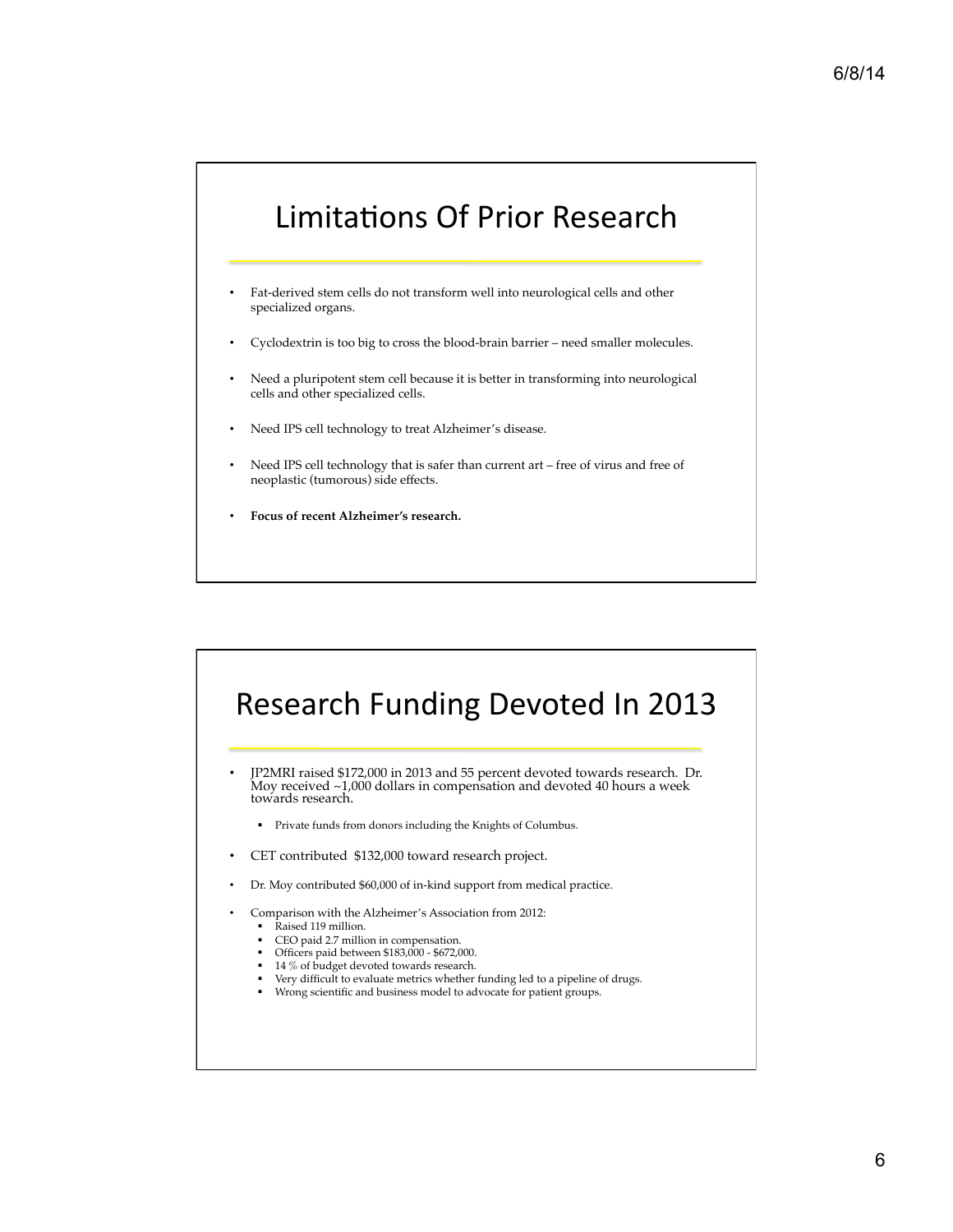## **Outcome of Our Research Effort**

- Created an IPS cells that doesn't require a virus.
- IPS cell that when injected into mice did not produce a tumor.
- IPS cell that is superior to an embryonic stem cell.
- IPS cell that is superior to human cloning cheaper to manufacture and free of tumor.
- IPS cell technology that can create a "disease in a dish" model to screen drugs for patients with different forms of dementia and many other diseases.
- IPS cell technology that can be used as a cell therapy.
- Research reported at the  $12^{\text{th}}$  Annual International Society of Stem Cell Research.

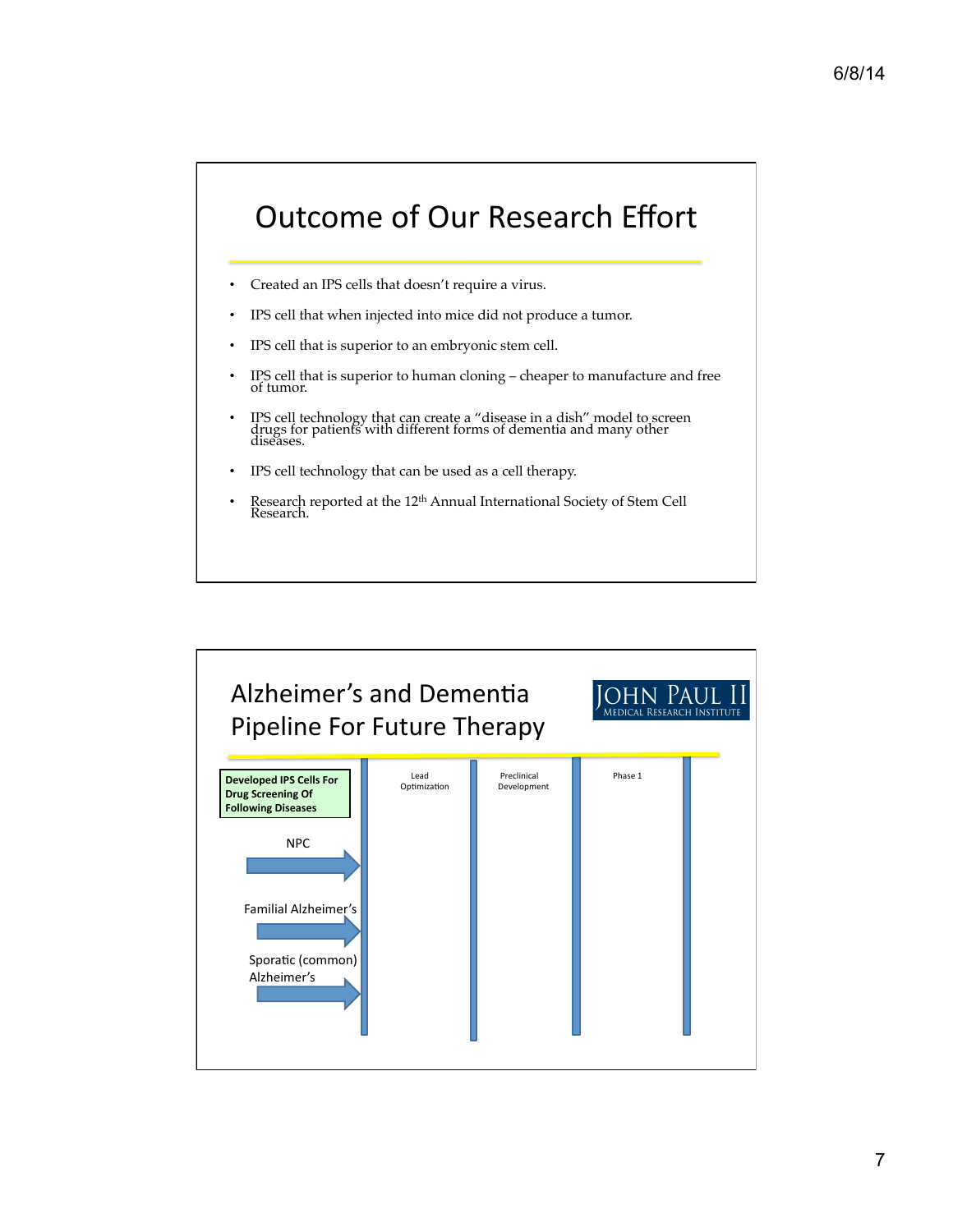

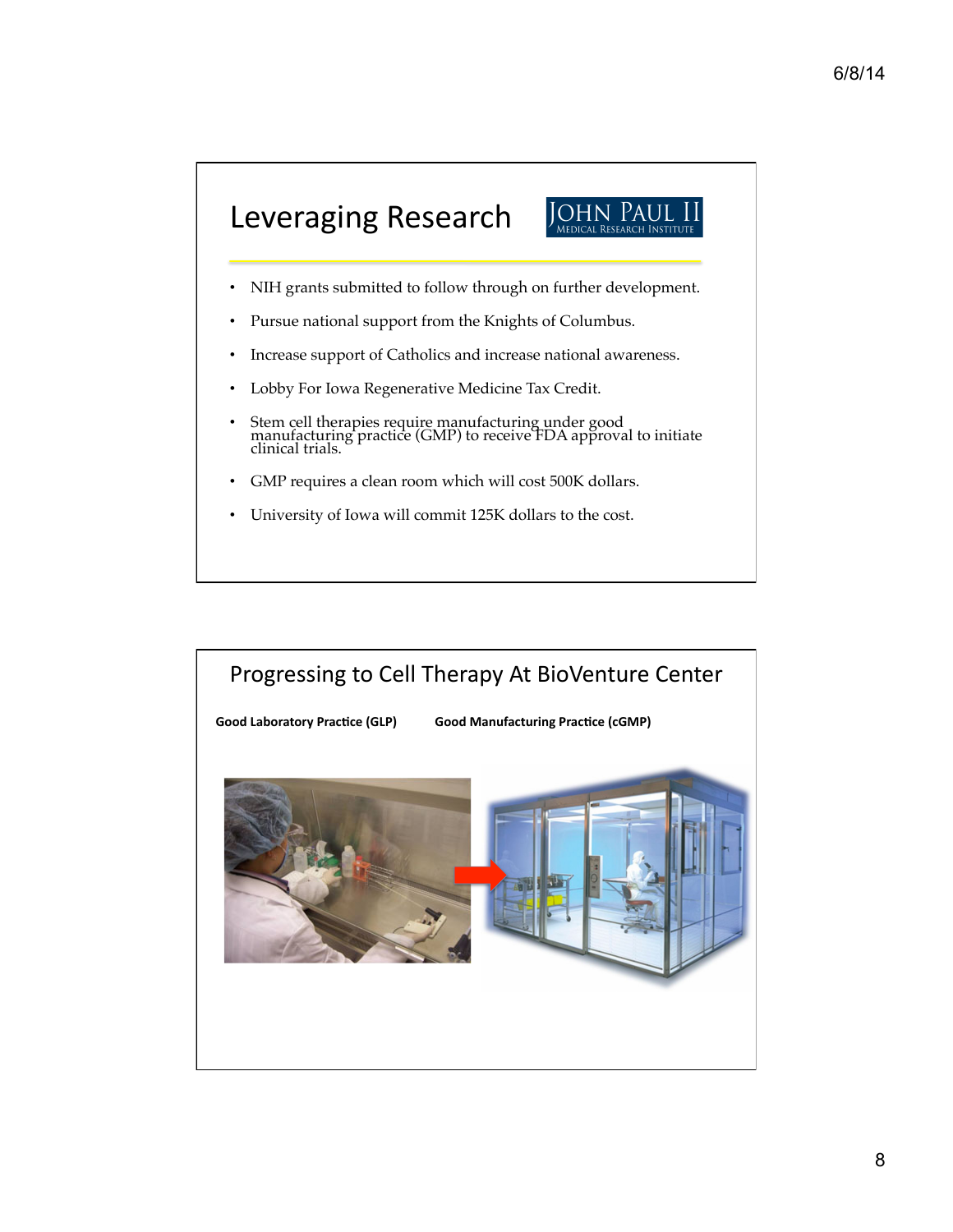